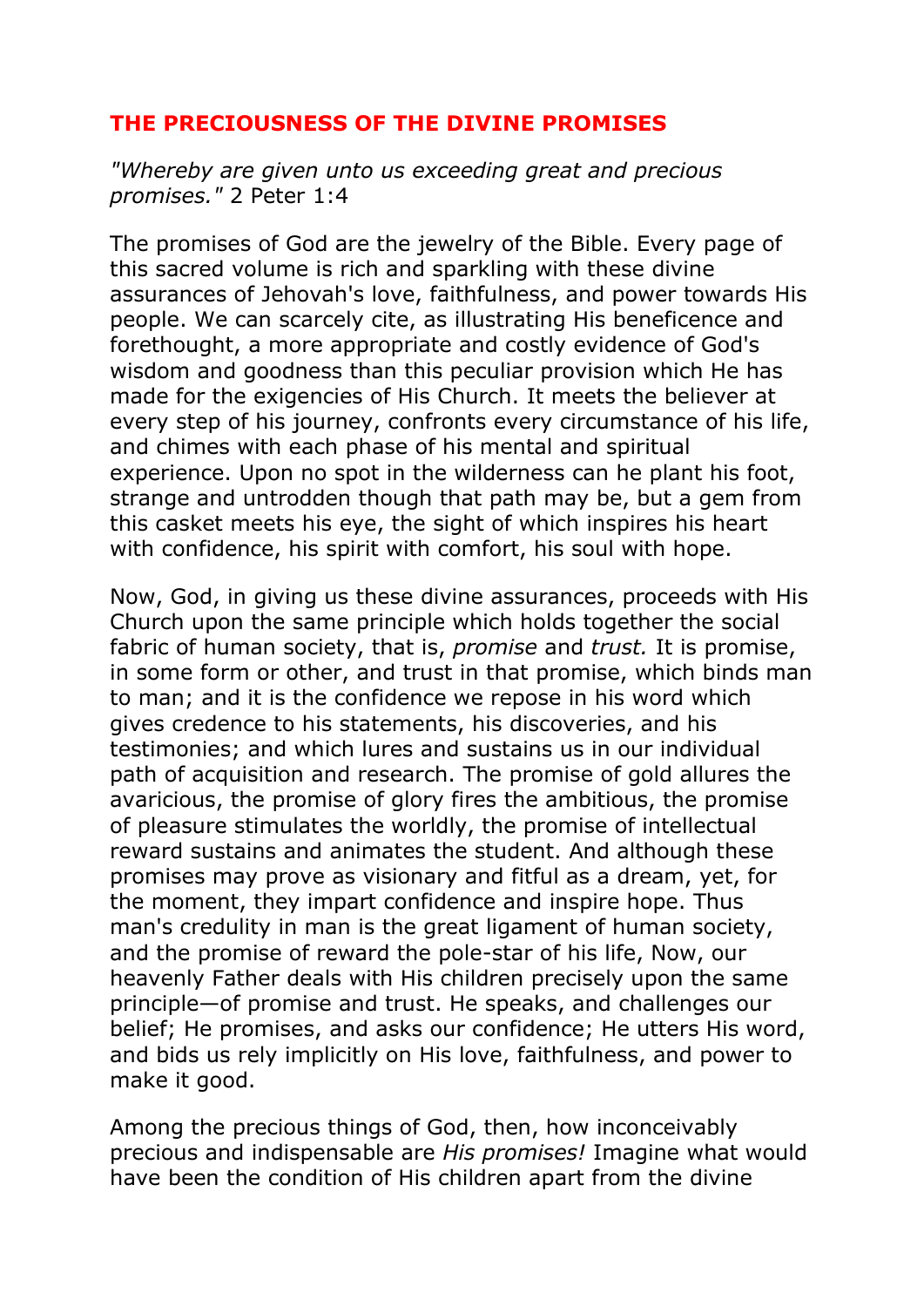promises of which the blessed volume is so full. What must have been the desolateness, the sadness, and the sinking had we not the divine assurances of God's Word on which to rely; and in the realization of which we are guided in our march heavenward, are upheld in weakness, cheered in depression, and conducted step by step to final blessedness. Oh, were it possible to erase from the sacred volume all those precious promises which cluster in its pages, like golden fruit bending from the Tree of Life, what a wintry gloom would enshroud the whole of your future, both the life that now is, and the life which is to come. Rob a man of God of the "precious promises," and you extinguish the sun of his moral skies, and roll back the darkness and confusion of chaos. Rob him of the promises, and you cut off every spring of comfort and consolation that cheers and gladdens his heart in this valley of suffering and tears.

Another observation we make refers to the fact, that these are not the promises of man, *but of God.* They are the promises of Jehovah, the promises of an Infinite Being; the promises of a God who cannot lie—consequently He will fulfill them; and of a God of Omnipotence,—and consequently He possesses the power to make them good. We bid you keep this truth vividly before you, that the promises on which God has caused you to hope are the promises of JEHOVAH—consequently there is the certain pledge of their timely and complete fulfillment.

They are, moreover, *comprehensive* in their character, and are adapted to all the varied circumstances of individual history—so comprehensive and so adapted, that we cannot conceive of any condition in which you, as a child of God, may be placed, any circumstance by which you may be surrounded, any sorrow by which you may be depressed, any perils that may confront, any darkness that may overshadow you, or any wants of which you may be the subject, in which you may not find some promise of His blessed Word that meets your case. Away with the promises (as it regards my personal experience) if I thought there was a sorrow feeding at the core of my heart which God's word of promise could not console, an intricacy in my path through which it could not guide me, a bitter in the cup God causes me to drink for which it had no sweetness. Beloved, we want you to keep this view of the precious promises of God's Word constantly before you. They are comprehensive, and adapted to all the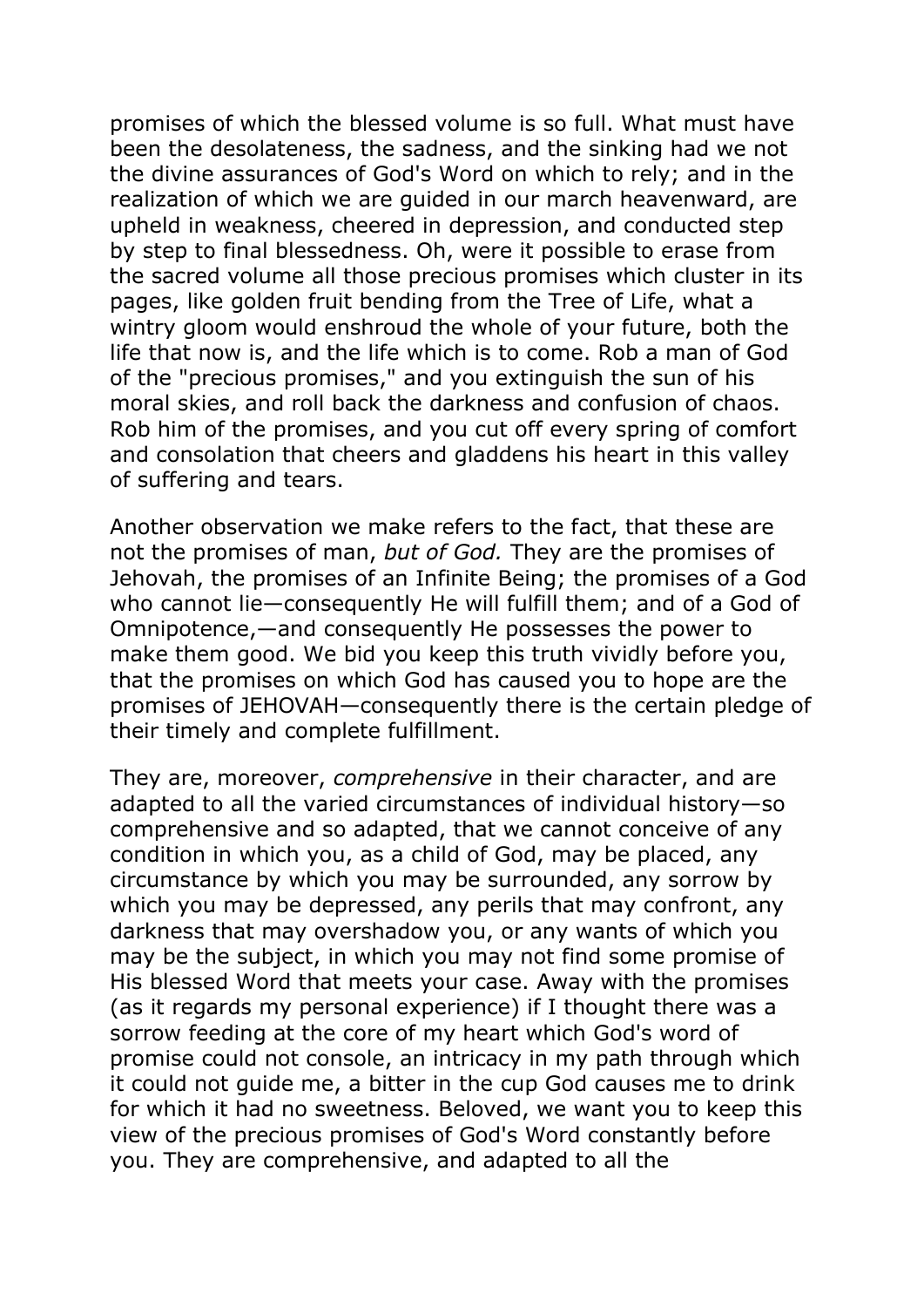circumstances of your personal history, and so prove themselves to be the precious promises of Jehovah.

Yet one more observation. These promises of God are *covenant promises;* that is, they are the promises of the new covenant of grace. We deal too much with the old covenant, and too little with the new. Our faith is too much of a Jewish faith, and too little of a Christian. A more glorious covenant is the covenant of grace; and its promises are "better promises"—promises of more precious blessings than ever appertained to the old covenant. They are all signed and sealed with the heart's blood of the Mediator of the covenant, and, consequently, they are the precious promises of our Covenant God. That covenant must be broken, the oath of that covenant must be violated, the God of that covenant must change, and the "blood of the everlasting covenant" must cease to be efficacious if one solitary promise on which your poor, trembling, and anxious soul hangs its all, should fail. They *cannot* fail, because they are the promises of the new covenant of grace. Well may they be called "exceeding great promises." They are the promises of a great God, and of a great covenant. They are *"great,"* in themselves, because they promise us great blessings. They are *"exceeding* great," because they are the promises of JEHOVAH. They rest upon four foundations, or pillars; and so long as these pillars stand, so long must stand the precious promises of God's word. God's *holiness* is one pillar upon which they stand, which will not suffer Him to deceive; God's *goodness* is another which will not suffer Him to forget; God's *truth* is another, which will not suffer Him to change; God's *power* is the fourth, which enables Him to accomplish all that He has promised. With these few general observations, we now proceed to a more particular illustration of their preciousness and efficacy. *"Exceeding great and precious"* is the character given to them by the Holy Spirit, and the Holy Spirit never uses words without profound significance and meaning.

They are *"precious promises," because of the source from whence they originate.* What are these promises? They are the unfolding of the heart of God; they are the revelation of the mind of God; they are the exponents of the will of God; they are, in a word, God Himself. If a faithful and true friend, a man of probity, integrity, and honesty, who would rather pluck out his right eye, or sever his right hand than violate his word, makes us a promise,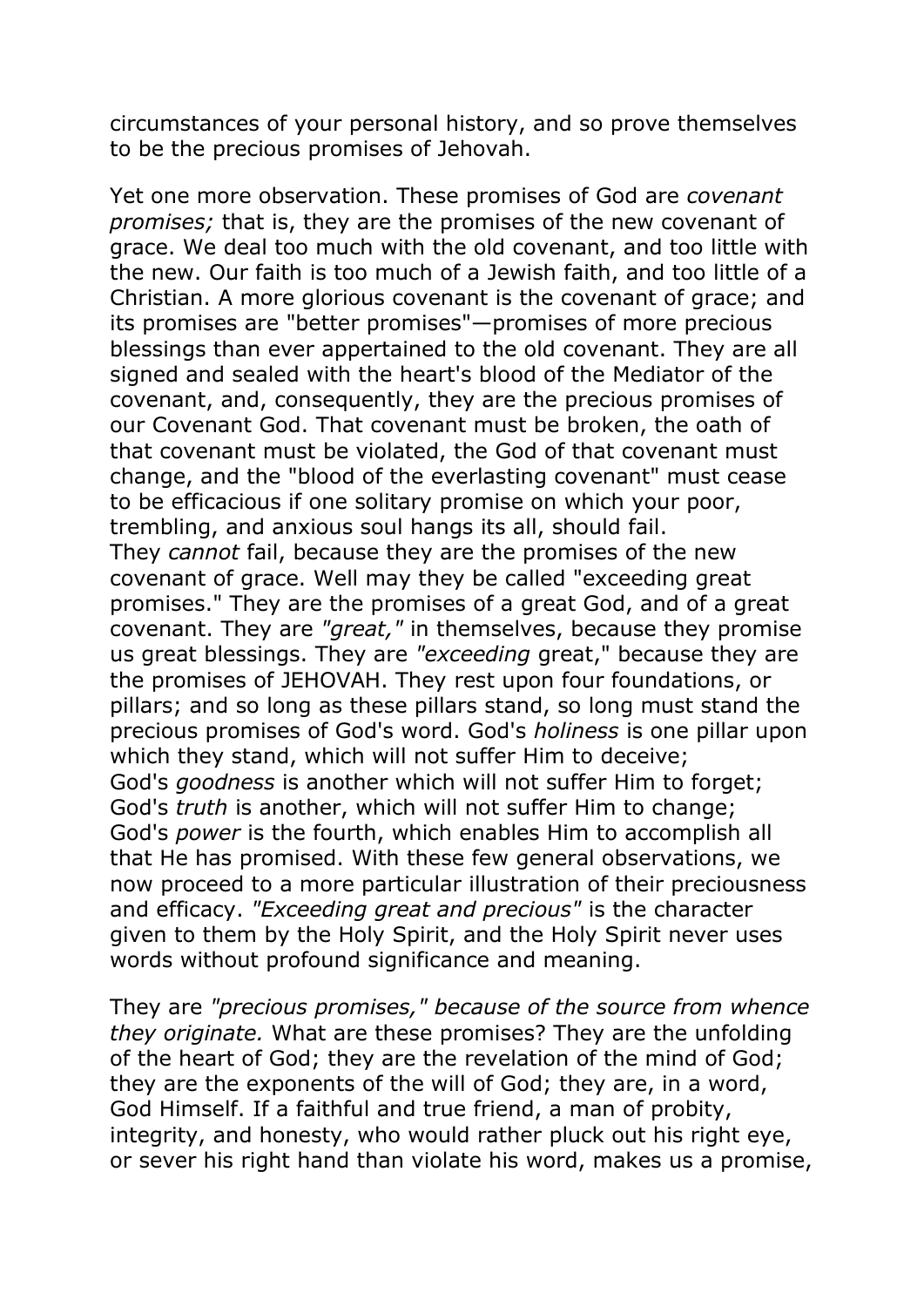it is but another exhibition of his own self. In that promise we read his veracity, his kindness, his love. We receive the promise, believe the promise, act upon the promise, because we know the man, and feel sure that the promise is a reflection of his character. We want no other endorsement than the probity, integrity, and friendship of the promiser. Look at the promises of God. They are exceedingly precious, because of the source whence they originate. They are the throbbings of the infinite and deathless love of God. I cannot, with a weeping eye, light upon a precious promise, but the moment I see it I behold my Father's love exhibited and unveiled. I read God's heart in the promise. I seem to hear the gentle, tender accents of His voice; therefore, as the revelation of my Father's love, the promises of God become exceeding precious. Oh, how often has your heart been touched with the kind promise of a parent! You have read in that assurance the love whence it originated. Beloved, read the love of your heavenly Father in the precious promises. They are but the echoes of His heart sounding from each page of the sacred volume.

They are precious, too, *from the channel through which they flow.* All the promises of God come to us through a channel—the same channel through which every blessing flows—but which, we fear, is too much overlooked, and in our sad forgetfulness of which we have such low thoughts of Jesus, and such dim views of God's love. Beloved, there is but *one channel* through which God bestows any blessing upon us. You ask what it is. I give it you in God's own precious words:—"There is one Mediator between God and man, the man Christ Jesus." All your blessings flow to you through Jesus. Your providential mercies, the higher blessings of grace—your sins pardoned, your name written in the Lamb's Book of Life, the glories of heaven unfolding to your faith—all flow to you through the one Mediator. Jesus is the medium through which the precious promises of the word come to us. We ask you, then, if the promises are not *precious?* if they do not derive inconceivable value and sweetness from the channel through which they flow? Oh, it is kind of God to send you a blessing or a rebuke through one who loves you! Dearly beloved, look at the precious promises. They all come to you through the merits, mediation, finished work, atoning sacrifice, the incessant and ever-prevalent intercession of the Lord Jesus Christ. Consequently, they become exceedingly precious. No, more than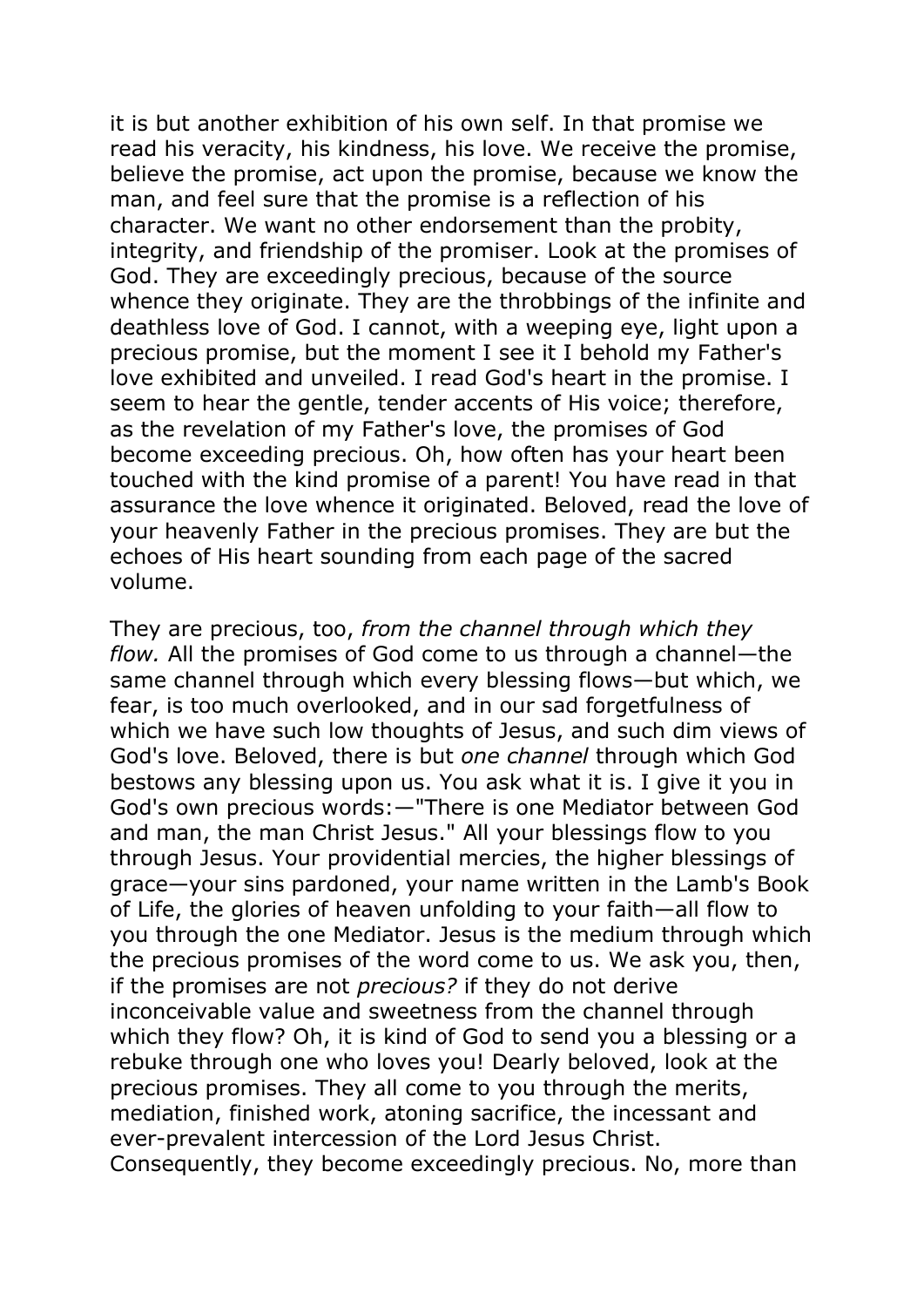this. Every promise meets and centers in Christ. "All the promises of God are yes and amen *in Christ Jesus."* Not a solitary promise that buoys you above the surging billows, or that paints its bright bow on the dark cloud that overshadows you, or that distills its drop of sweetness into your nauseous draught, but that promise is in Christ, through Christ, from Christ and will be made good to you in virtue of your union with Christ. Here the case of many of God's saints is met who say, "I dare not claim the promise; I am so sinful, so unworthy, so unbelieving, I have so often looked at the promise and rejected the comfort that it gives, that I dare not now appropriate it." Dearly beloved, the ground on which you stand with regard to the promise of God, is the finished work of Jesus Christ; and these promises come to you in virtue of what Christ has done; consequently, there is not a sin-burdened, sorrow-stricken soul but may stretch forth his hand and receive these precious jewels as they flow out from the open casket of God's word.

They are precious *in themselves.* Take the promise addressed to a soul under a conviction of sin, spiritually and earnestly inquiring his way of pardon, acceptance, and salvation. The Holy Spirit has given you a deep sense of your sinfulness. You see your heart to be vile, your nature depraved; smitten with godly grief for sin, and bowed in the dust of self-abasement, you are almost on the brink of despair. But Christ's promise meets your case—"Come unto me, all you that are weary and heavy laden, and I will give you rest." "Look unto me and be you saved all the ends of the earth." "Him that comes unto me I will in no wise cast out." The moment your eye of faith, though misted with tears, can observe these promises, hope springs up in your heart. Oh, precious promise, that bids me come weary and heavy laden with sin to rest in the Lord Jesus Christ, and receive Him as all my salvation and all my desire! Will you not say that is an "exceeding great and precious promise," that bids the sin-weary find rest in Jesus? Or, are you oppressed by some of those varied mental and spiritual exercises that do so much cast down the child of God? How precious is the promise—"Why are you cast down, O my soul, and why are you disturbed within me? Hope you in God, for I shall yet praise Him, who is the health of my countenance and my God." Or, are you a child of the light walking in darkness, no starlight, no sunlight, not a solitary beam to cheer your way—all spiritual gloom around you? Listen to that precious promise—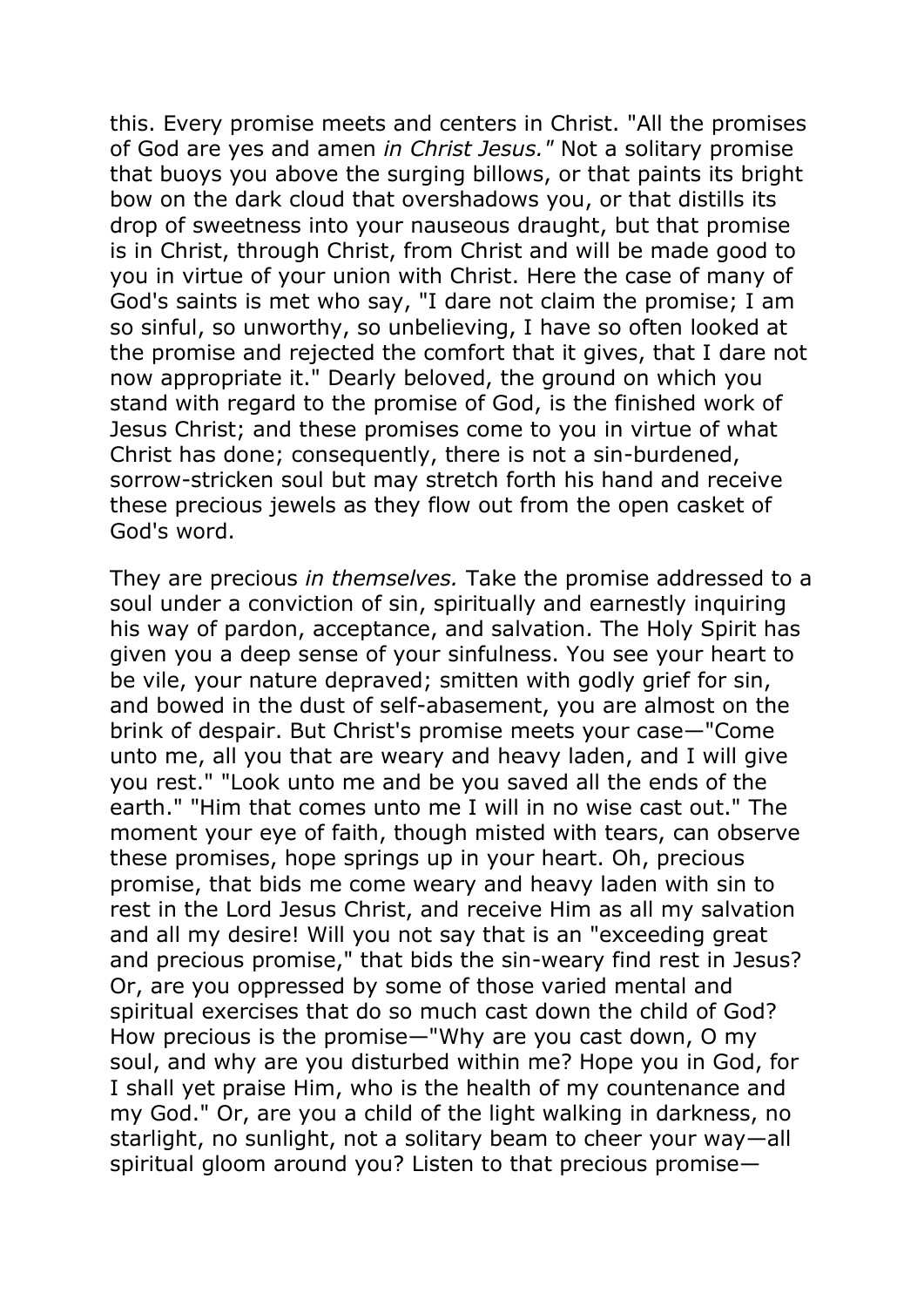"Who is among you that fears the Lord, that walks in darkness and has no light, let him trust in the name of the Lord and stay himself upon his God." What a precious promise is that? Or, are you suffering from a sense of the Divine withdrawment, the suspended manifestations of the Lord's love to your soul? What a precious promise is this—"For a small moment have I forsaken you, but with great mercies will I gather you. In a little wrath I hid my face from you for a moment; but with everlasting kindness will I have mercy on you, says the Lord your Redeemer?" Or, conscious of backsliding and departure from God, having gone astray like a lost sheep, your heart smitten with godly grief, beginning to doubt the reality of your former Christian experience? Hear the touching words of the Lord—"Return, you backsliding Israel, says the Lord, and I will not cause mine anger to fall upon you, for I am merciful, says the Lord, and I will not keep anger forever. Only acknowledge your iniquity." Oh, what precious promises are these to the poor, heart-broken penitent! Is there nothing in these gracious assurances that meets your case? Or, are you in trouble, difficulties hemming you in on every side, all things seeming to make against you? Is there no preciousness in that promise—"Call upon me in the day of trouble, I will deliver you, and you shall glorify me?" Oh, how many a tried and afflicted saint, buffeting with the storm, has been buoyed up and kept above the waves by this one solitary and precious promise of God, "Call upon me in the day of trouble!" Or, are you assailed by the fiery darts of the enemy? Listen to the promises addressed to the tempted, "The Lord knows how to deliver the godly out of temptations." "There has no temptation taken you but such as is common to man; but God is faithful, who will not suffer you to be tempted above what you are able; but will with the temptation also make a way to escape, that you may be able to bear it." Are you in deep affliction, in sore adversity? Listen to the promise of your God—"When you pass through the waters I will be with you, and through the floods they shall not overflow you." "All things work together for good to those who love God." "Casting all your care upon Him, for He cares for you." Are you troubled because answers to prayer are delayed; because the vision tarries and appears not? The promise is—"Wait on the Lord, be of good courage, and He shall strengthen your heart." Are you anticipating an evil, looking at it in the distance, and trembling at its approach? Hear the soothing word of your Father—"Come, my people, enter you into your chambers, and shut your doors about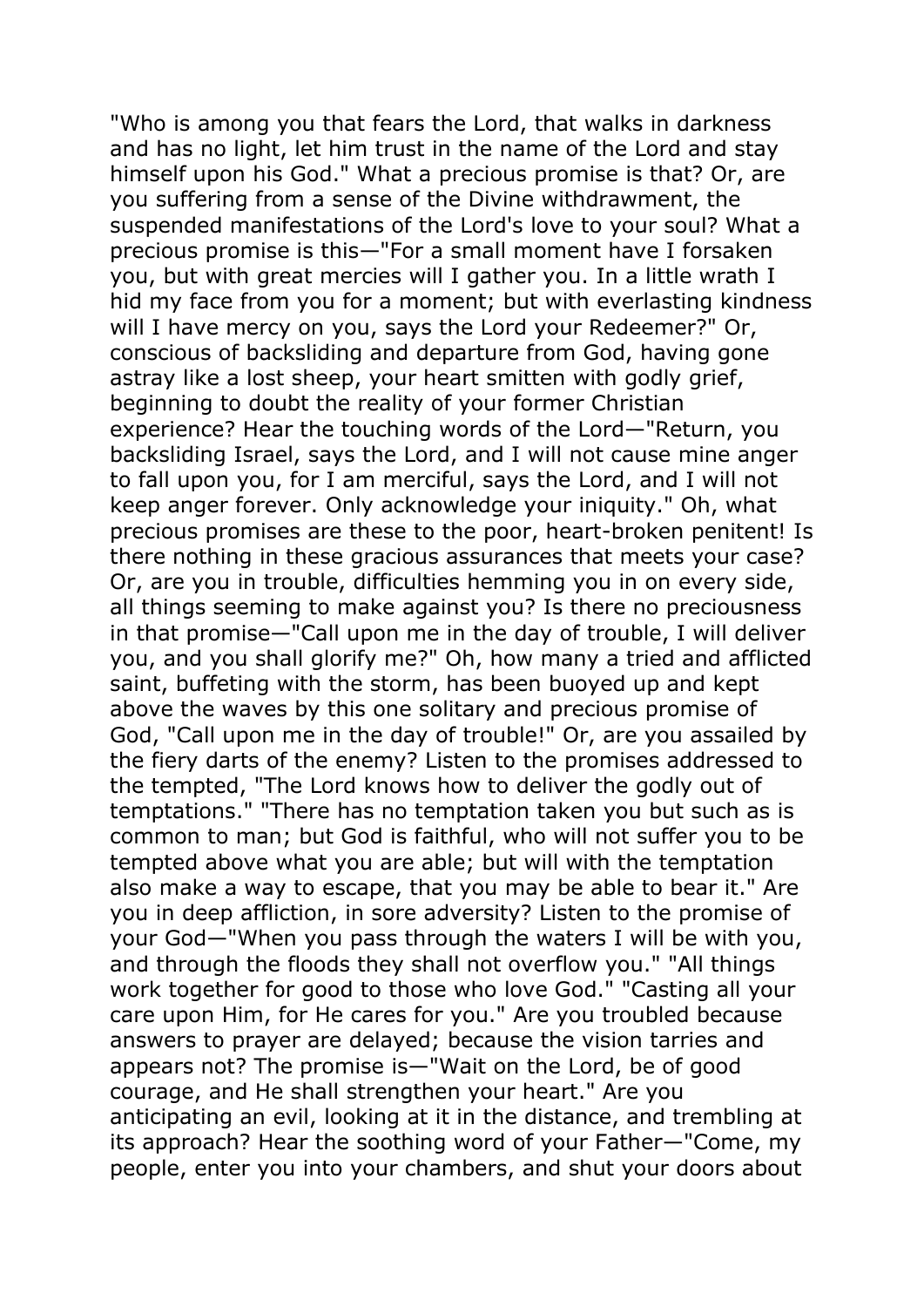you, hide yourself, as it were, for a little moment, until the indignation be overpast." Could sweeter chimes breathe upon your troubled spirit words more appropriate or more soothing? Are you afraid of coming short of eternal glory—of perishing at last in sight of heaven? Listen to the promise—"He that has begun a good work in you will perform it until the day of Jesus Christ." "Now unto Him that is able to keep you from falling." Thus kept, how can you perish? Are friends and kindred alienated, and do you feel desolate and lonely?—"When my father and my mother forsake me, then the Lord will take me up"—"I will never leave you, nor forsake you," is the precious promise of your God. Do the infirmities and weaknesses of age accumulate around you? "Even to old age, I am He, and even to hoar hairs will I carry you. I have made and I will bear. Even I will carry and deliver you." This is the precious promise to God's dear aged saints. Let us learn from these words to be very tender, sympathizing, and patient towards the aged. They are dear and precious to the heart of God, and it is an honor—oh, how great!—to place our arm beneath the aged one whom God carries in His loving heart. Are you afraid of temporal poverty, that the cruse of oil and the barrel of meal will fail you? Hear your God—"Your bread and your water shall be sure." "Seek you first the kingdom of God and His righteousness, and all things shall be added to you." Are you in bondage through the fear of death? Cling to the precious promise—"This God is our God forever and ever. He will be our guide even *unto death."* Thus have we traveled through a few of the varied circumstances in which you may be placed, for each one of which God has provided a precious promise, on which He causes your soul to hope.

Precious, too, are these promises *in the experience of His people.* You can testify to their inconceivable preciousness. What, my beloved, would you have done without them? Have they not stanched many a bleeding wound? and dried many a falling tear? Have they not calmed many a perturbed moment? Have they not guided your feet through many a labyrinth, shed light on many a lonely path, been as oil on the broken waters of many a dark billow, and like voices of music have broken sweetly on many a dreary night of weeping and of woe? You have fled to them in times of necessity, have entwined your arms of faith around them in weakness, and having tested their soothing and support, you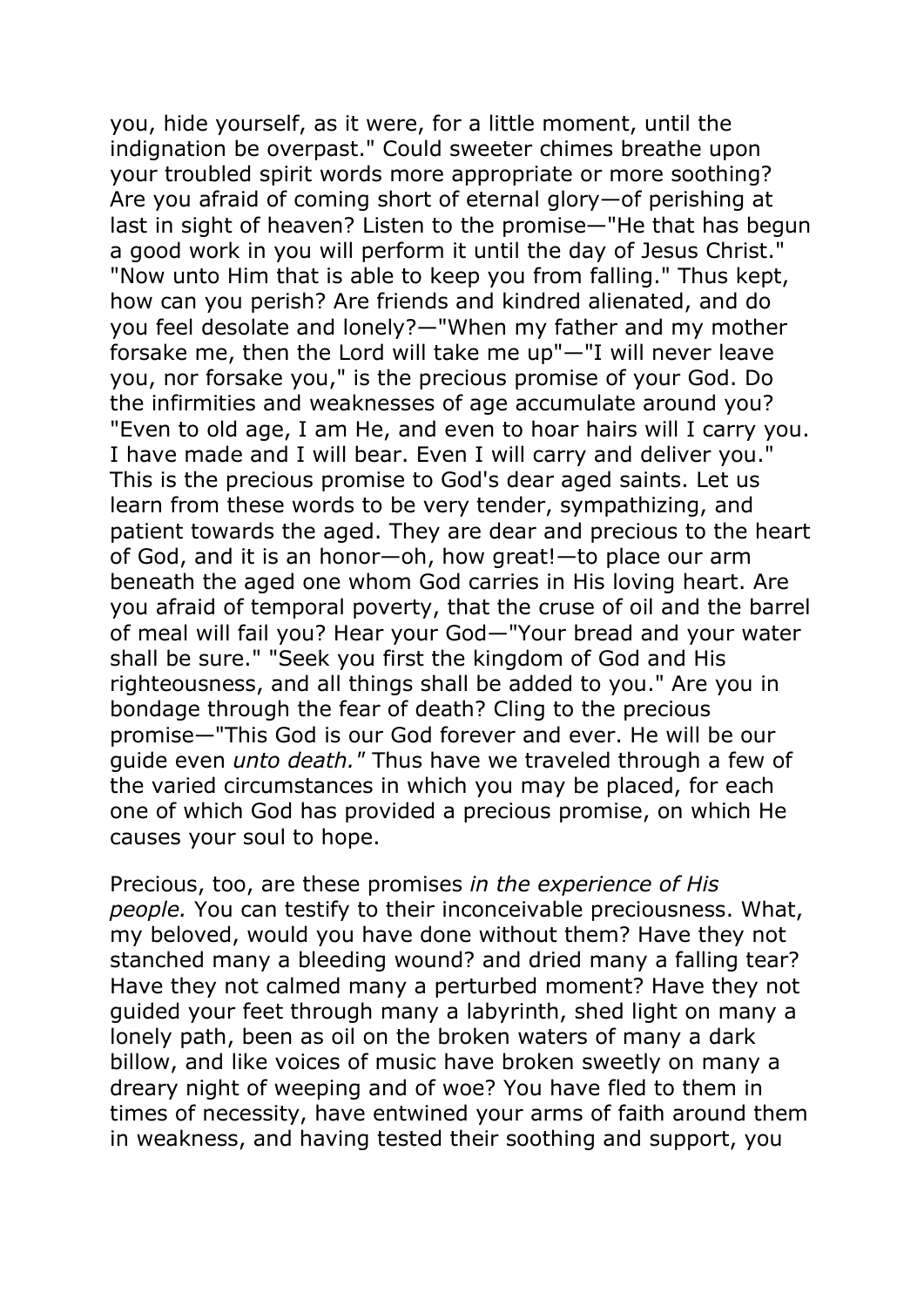can put your seal to the truth, that the promises of God are "exceeding great and precious."

Precious are they, too, *in the fruit they bear.* Who can describe the peace and joy of the soul when faith takes hold of the Divine promises? Who will not say they are "exceeding great and precious promises," as he beholds the precious fruits these promises bring forth in the happy experience of the saint of God? With this bare outline of the subject, let us, in conclusion, refer to one or two practical inferences.

We exhort you, beloved, *to take hold of the Promiser in the promise.* The mere promise is nothing to us if we cannot observe that which underlies the promise,—and that which we are to deal with in the promise is, the Promiser Himself. Abraham staggered not at the promise of God, "because he counted Him faithful who had promised." He would have staggered at the promise of man, because it was so marvelous; but when he saw the Divine Promiser in the promise, he knew that what was impossible with man was possible with God, and so he believed Him faithful that had promised. Rest in Jesus, you wearied and burdened ones, rest in God, you tried and tempted ones,—rest in the Holy Spirit, you sad and mournful ones; for all the precious promises of God, on which He has caused you to hope, are but the unfoldings of God Himself. Deal, then, with the Promiser in the promise, and you will find the promise to be like a rock of adamant beneath your feet.

We exhort you to *store your heart richly with the precious promises of God.* Take them on board your bark plentifully, for you have yet many a storm to weather, and you will need them to ballast your vessel in the tempestuous sea. Furnish your memories abundantly with them; let your heart deal closely with them; the time will come when the promise will be more precious to you than gold, yes, than much fine gold; and when affliction comes, and the dark cloud gathers, oh then, how precious will you find the promises of your Covenant God to be with which you stored your mind and fed your faith!

Recollect, *they are God's gifts,* and are not your purchase. "Whereby are *given* unto you exceeding great and precious treasures." Come, then, to God empty-handed. Do not reason and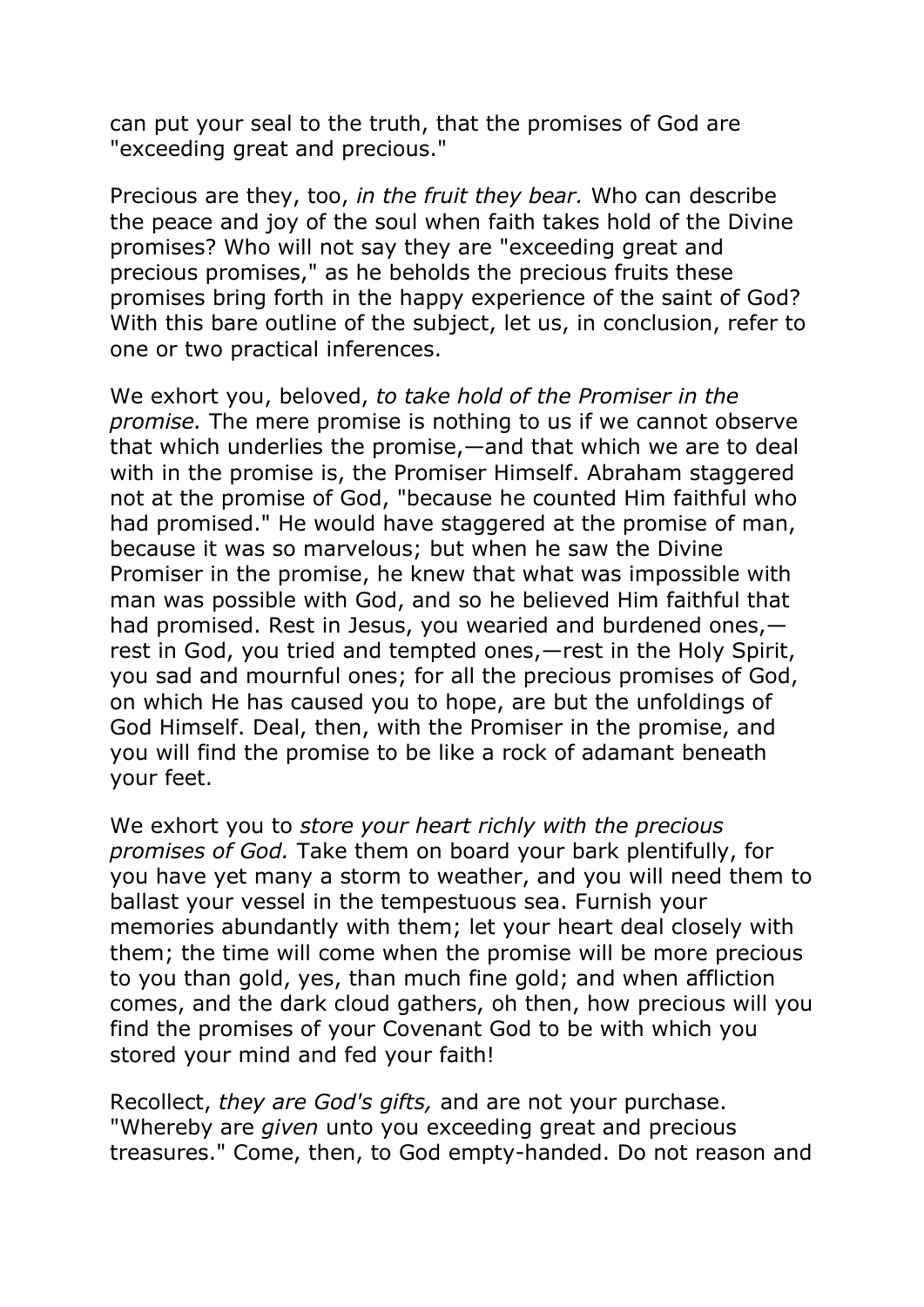hesitate because of your past unbelief; but as gifts of God's free favor, welcome and trust in them.

God may sometimes write the sentence of death upon a promise, and everything in His providence may seem opposed to its fulfillment, though for years you have clung to it. Be not, however, staggered at that. There is a life in that promise, beloved, that never can die. Take, as an illustration, the seed you have sown in the earth. You go and look at it, and find it, apparently dead and decayed—a mass of dust only; but there is a vital principle there that cannot be lost, and in process of time that seed will germinate and become a beauteous flower. So is it with the precious promise of God. Month after month, year after year has rolled by, and you see no fulfillment of the promise; but wait God's appointed way and His ordained time, and the promise shall rise again in all its life, loveliness, and fruit. God will cease to be rather than not fulfill the word on which He has caused your soul to hope.

*Walk in the holiness of the promise.* Oh, those are solemn words in 2 Cor. 7:1—*"Having therefore these promises, dearly beloved, let us cleanse ourselves from all filthiness of the flesh and spirit, perfecting holiness in the fear of God."* The crowning glory and preciousness of these promises is, that they are *sanctifying,* promoting that holiness of life "without which no man shall see the Lord." Having therefore these rich clusters of precious promises bending down from the Tree of Life, whence we may pluck them at all times, in all seasons, and under all circumstances, let your life be a holy life, and let the sanctifying influence of the promises mold and govern your conduct.

In all your future path "be you followers of them who through faith and patience inherit the promises," in all their fullness, blessedness, and preciousness. Follow them as they followed Christ; imitate them as they imitated God; press after them as they pressed forward and reached the goal and won the prize, for before long you too shall be put into their full possession—the promise of grace terminating and expanding in the full enjoyment of the promise of glory. And when the time of your departure is at hand, your work finished; your battle fought, and your victory won, and when the soles of your feet smite the chill waters of death, then shall you find the path through those waters all paved and glowing with the exceeding great promises of your covenant